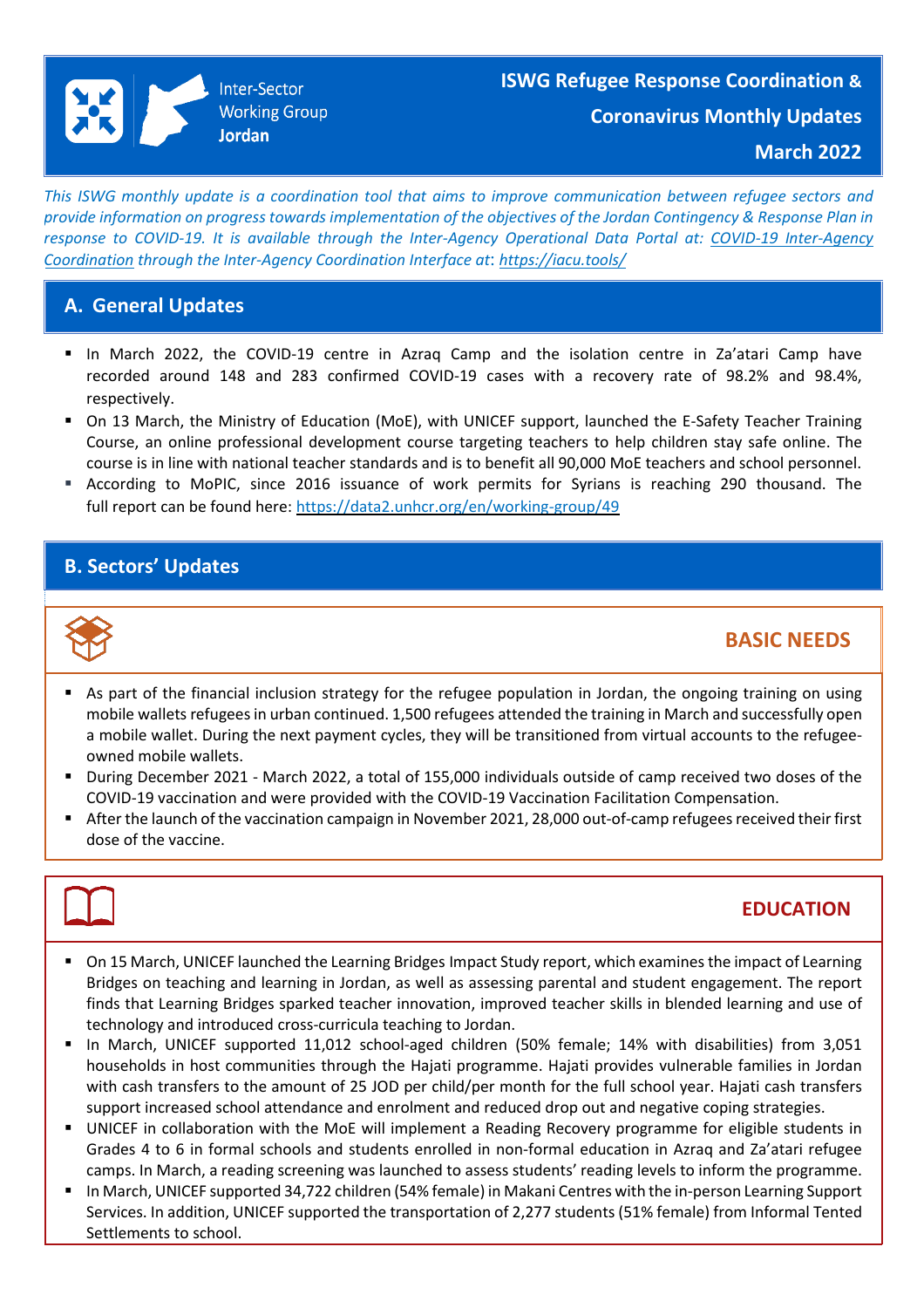- In March, UNICEF completed training for 158 facilitators (52% female) in Azraq and Za'atari Camps to support the introduction of a new accelerated learning programme (ALP) for teaching Mathematics and Arabic to students in Makani centres. By 20 March, the ALP has commenced in Makani centres.
- UN Women provided 104 children (43% female) with remote education activities and access to an afterschool programme in the UN Women supported Oasis centres in Za'atari and Azraq Camps.
- UNHCR in collaboration with JOHUD, provided 48 non-Syrian students (56% female, 60% Iraqi, 21% Sudanese, and 19% Yemeni) with schoolbooks. In addition, Tawjihi exam fees for six students in Grade 12 (83% female; 83% Iraqi and 17% Somali) were supported.
- In coordination with the Ministry of Social Development (MoSD), UNHCR launched a Connected Learning Hub within the Rusaifeh Juveniles Centre. The Connected Learning Hub will provide refugee and Jordanian juveniles with access to high-tech and innovative educational tools that will help them continue their education, explore resources, and build their skills.
- UNESCO, with support from the Government of the Republic of Korea and through its partnership with Luminus Technical University College, supports Syrian refugee and vulnerable Jordanian youth with scholarships to access BTEC-level II Technical and Vocational Education and Training (TVET) programmes in three training disciplines (Business, Information Technology and Creative Media Production), as well as on-the-job-training opportunities. In March, 166 students (55% female, 45% Syrian) completed courses and/or were placed in a one-month on-thejob-training programme.
- During 13 21 March, UNESCO and GIZ supported the MoE and the Higher Council for the Rights of Persons with Disabilities to lead a series of dialogue and orientation sessions, as part of their capacity development efforts towards greater inclusion and diversity in Jordan. The sessions provided more than 130 participants including national stakeholders and key education partners the opportunity to share experiences and practices related to inclusion and diversity in education. In addition, sessions introduced key concepts of managing inclusion and diversity in schools. Furthermore, sessions contributed to improving the alignment of programmes, projects and initiatives that support specific steps of the Capacity Development Roadmap on Inclusion and Diversity in Education.
- On 8 March, in partnership with UNESCO and GIZ, the MoE launched the WebGIS School Maintenance System. The WebGIS Smart School Maintenance Module (SSMM) allows allschool maintenance needsto be electronically captured, monitored, analysed, and used to inform evidence-based decision making related to preventive and corrective school maintenance and budget planning. On 26 March, the MoE started the nation-wide roll out of the SSMM. Thus far, 124 MoE staff (42% female) from 31 field directorates have received training.
- UNESCO/IIEP is providing technical assistance to the MoE in their efforts related to crisis and risk management in the education sector. During 29 - 31 March, the MoE, field directorates and school principals met in Amman to launch a series of workshops to inform the plan that the MoE is preparing for Crisis Management and Risk in line with the national strategy prepared by the National Centre for Security and Crisis Management.
- Caritas Jordan, as part of its education programme, distributed hygiene kits and conducted personal hygiene awareness raising sessions for 450 Syrian refugees (52% female). In addition, Caritas Jordan implemented five days of integration activities for 112 Syrian and Jordanian parents (50% female) across three governorates.
- In Zarqa governorate, Humanity and Inclusion (HI) established two parent support groups to support parents of children with disabilitiesto develop positive parenting solutions. In addition, HI provided transportation to public KG2 centres for 28 children with disabilities (46% female; 54% Syrian).
- Mercy Corps with support from UNICEF continued to provide access to education for vulnerable children and adolescents through direct support for 2,519 children with disabilities (51% female, 56% in camps) across 65 schools.
- World Vision International (WVI) provides KG2 services to children aged 5-6 in two Early Childhood Education and Development centresin Azraq refugee camp. In March, WVIsupported 336 students(54% female) to register in the second cycle of KG2 in the centres. In addition, WVI provided 14 parents (100% female) with parental training sessions to support children's learning outcomes.
- COOPI provides cash assistance to support children aged 12-17 who have dropped out or are at risk of dropping out of school due to child labour. In March, 15 students (40% female) benefited from the cash assistance support.



# **FOOD SECURITY**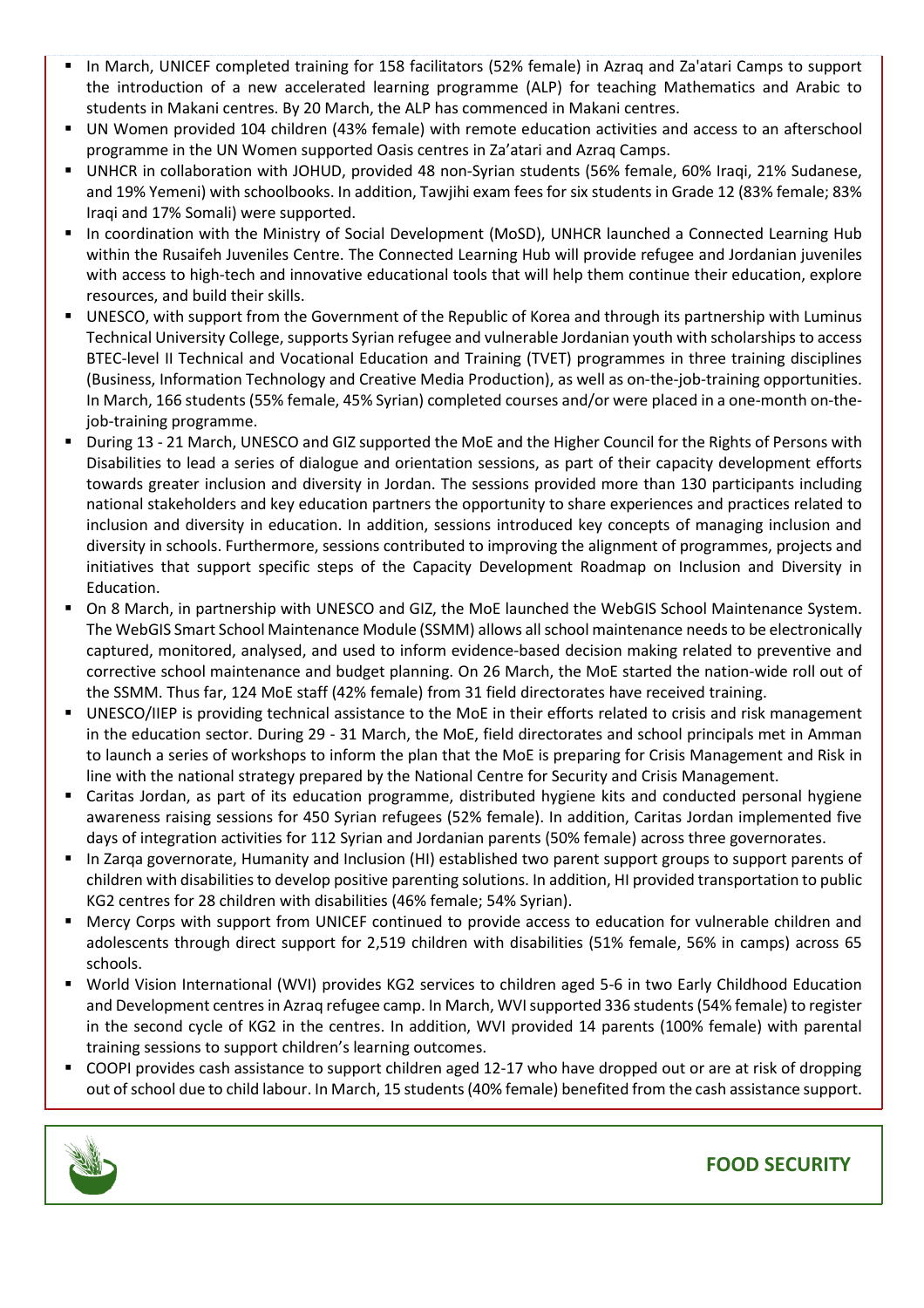- In March, WFP provided food assistance to more than 463,551 vulnerable refugees residing in camps and host communities through cash-based transfers. Most refugees come from Syria, with a minority from Iraq, Yemen, Sudan, and Somalia.
- WFP continues to provide in-kind food assistance to the households under quarantine due to COVID-19 in the designated areas in Azraq and Za'atari Camps.
- During 25 30 March, the WFP's building blocks blockchain system in the camps underwent a major technical update and maintenance. Over this period, beneficiaries could not accesstheir assistance on blockchain accounts to purchase items in the contracted supermarkets and bread selling points in the camps. All beneficiaries had been informed through SMS and social media channels about this system outage well in advance to provide ample preparation time. Shops and bread selling points remained open throughout the whole period but could only accept cash or card payments.
- Based on the discussions of SRAD and WFP, WFP decided to cover three loafs of Syrian type bread per refugee per day, accommodating the specific needs of the refugees during the blockchain maintenance period. WFP's partner NRC supported this activity by stationing their staff at the bread selling locations. By using NRC's verification system refugees' identities and quantity of received bread were recorded to ensure correct access of refugees to their entitlements. The WFP's field office staff supported and monitored the activity. The maintenance work was completed on 29 March and the blockchain system has become active again.
- SBCC (Social and Behaviour Change Communication) Nutrition: as part of its formative research on nutrition habits of women ofreproductive age and pregnant and lactating women, WFP completed focus group discussions and household interviews in camps and communities. Results of this research are expected to be available in late April / early May 2022.



## **HEALTH**

- In March, 4,323 services were provided to 2,275 beneficiaries at the IFH clinics, including family planning, antenatal care (ANC), prenatal care (PNC), anaemia screening, sexually transmitted infections (STI), laboratory tests, and urinary tract infection (UTI).
- IFH / Sweileh won the bronze medal in the quality harvest competition on the primary health care level. The competition focused on maintaining healthcare quality and patient safety during the COVID-19 pandemic.
- **EXTER 19 IFH at the Sweileh Centre published health articles with wide potential reach and coverage on about** 35-40 electronic newspapers, with hundreds of thousands of views received, including on the relation between air pollution and coronavirus infection (here: [https://bit.ly/3LrF7tz\)](https://bit.ly/3LrF7tz).
- To strengthen the relations with the local community, several awareness sessions on SRH topics were held. Furthermore, 30 awareness sessions were conducted for 295 WGMB (57% Syrians and 43% Jordanians). The sessions included different topics under sexual and reproductive health (SRH), including antenatal care, postnatal care, high-risk pregnancies, STI, maternal nutrition (to prevent anaemia), reproductive cancers, and post-abortion and preventive precautions against COVID-19.
- During March, the SRH hotlines services continued to be provided.
- Since 26 October 2021, the IRC (UNFPA's implementing partner at Azraq Camp), has been conducting follow-up home visits for the postnatal cases to reach out to women who delivered within six weeks but cannot obtain treatment at the SRH clinics.
- UNFPA supports implementing and monitoring of the new electronic medical file system in Za'atari Camp. The electronic medical file card aims to improve the quality of sexual and reproductive health (SRH) services, enhance services and workflow, reduce crowding and waiting time, and increase awareness of the services available at the SRH clinics.
- Cumulatively, the recorded number of confirmed COVID-19 cases in Azraq and Za'atari Camps is around 2,400 and 4,221 with a recovery rate of 98.9% and 98.7% respectively. The cumulative fatality rates are 0.9% (Azraq) and 0.8% (Za'atari), which is comparatively less than the national CFR  $(1.4\%)$
- From the camps, the complicated COVID-19 cases are referred to the MoH hospitals, having amounted to 49 from Azraq Camp and 182 from Za'atari Camp, which is 2.0% and 4.3% respectively.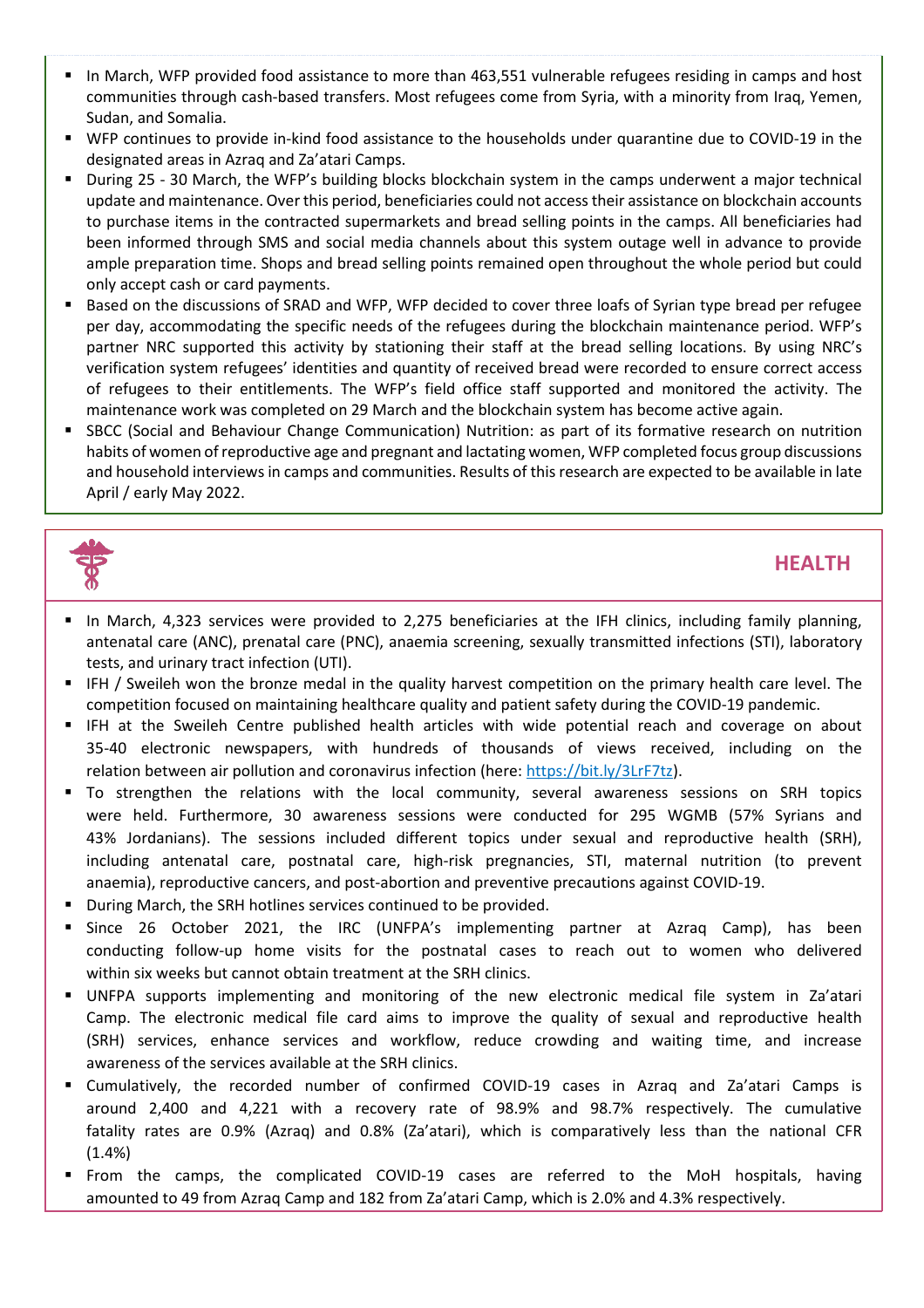- In Za'atari Camp, the outreach teams contact and test for COVID-19 the average of 200 individuals daily. The community-based health teams also monitor the COVID-19 positive patients who are under home care treatment. In addition, they provide health education and guide the patients on the management, explaining the danger signs.
- The COVID-19 Centre in Za'atari Camp is ready and can start functioning when the MoH approves.



### **LIVELIHOODS**

■ According to MoPIC, progress of issuance of work permits for Syrians is as below:

| <b>Beneficiaries</b> | Total work permits issued |                 | Percentage of work permits issued (%) |                 |
|----------------------|---------------------------|-----------------|---------------------------------------|-----------------|
|                      | Jan'16 - Feb'22           | Jan'22 - Feb'22 | Jan'16 - Feb'22                       | Jan'22 - Feb'22 |
| Male                 | 271,250                   | 9,842           | 93.9%                                 | 89.5%           |
| Female               | 17,626                    | 1,161           | 6.1%                                  | 10.5%           |
| Total                | 288,876                   | 11,003          | 100%                                  | 100%            |

The Sectors with the highest total work permits issued in 2022 are presented below:



- MoPIC reports the women uptake to work permits in 2021 (as of end December) remaining low (8.85%). Meanwhile, partners in the Livelihoods Sector have been supporting a higher percentage of women beneficiaries (26%) in obtaining work permits and enjoying its privileges.
- According to the Livelihoods partners, the women participation in Home Based Business (HBB) during 2021 was higher (78%) compared to men (22%). The Blumont assessment of the formalized HBB concluded that 92% of participating HBB owners have increased the household income, the average increase in monthly income three months after formalizing businesses was 219%, and 40% of business owners have already hired additional employees, while 58% intend to hire as they continue to grow.
- In 2022, the Livelihoods partners intend to continue implementing the economic inclusion programmes. The Sector is targeting to reach approximately the same amount, although there has been a request to increase provision of multi-year, early recovery, and development focused funding for the refugee and host community programmes in complement to the needs-based humanitarian funding, thus aiming to ensure sufficient resourcing of all activities within the humanitarian development framework.
- The latest Livelihoods working group (LWG) meeting focused on the research activities conducted in 2021 and planned in 2022. In April, the LWG intends to elaborate further on coordination of the research work in 2022, considering the outcomes and lessons learnt from the alike 2021 activities.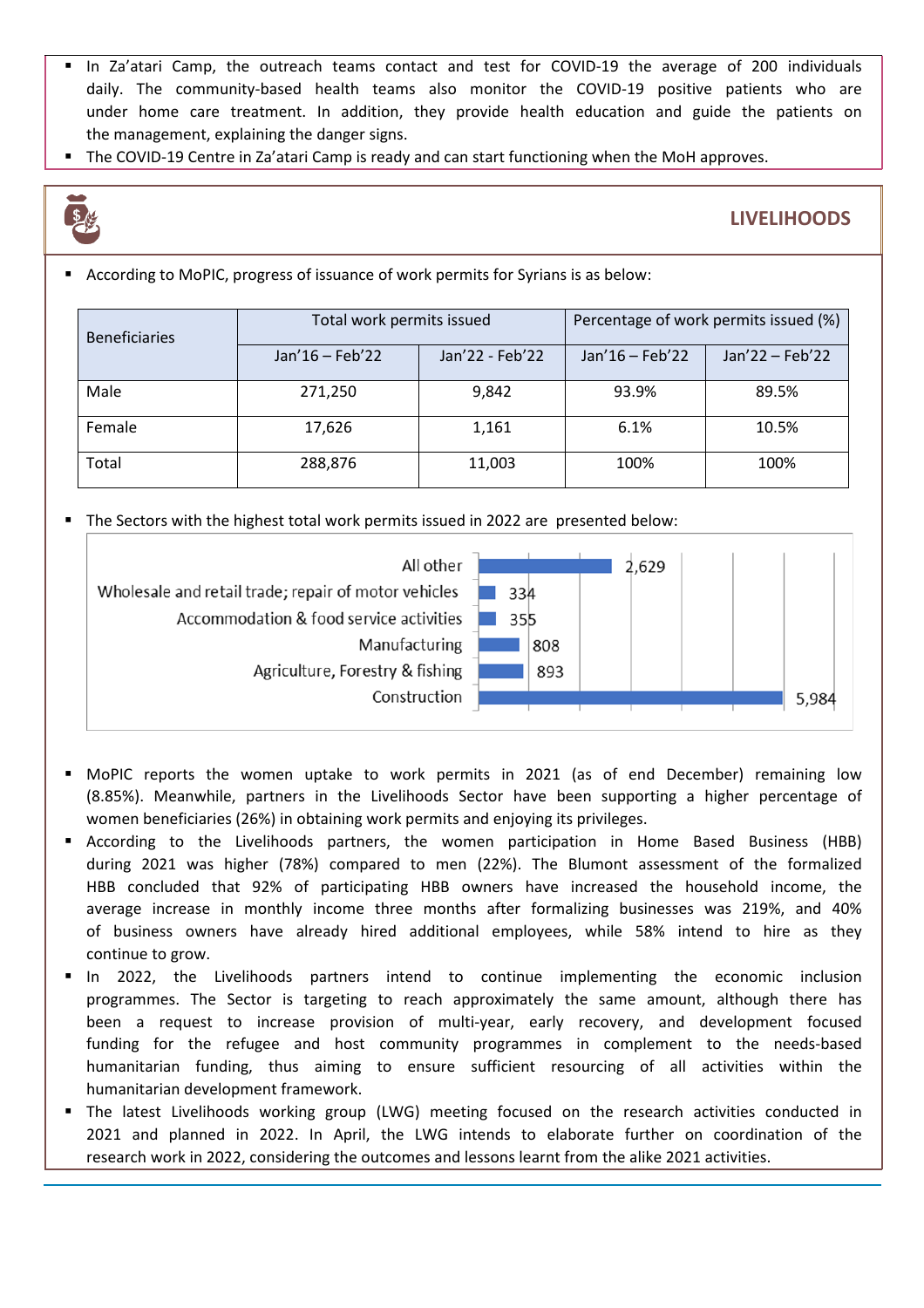

### **Protection Working Group**

**Example 3 Statistical overview of various protection services planned by the Protection Sector to be provided** for 187,502 beneficiaries within the COVID-19 context in 2022:

| Type of services                        | # Services | # Partners |
|-----------------------------------------|------------|------------|
| <b>General and Emergency Protection</b> | 48         | 19         |
| <b>Child Protection</b>                 | 17         |            |
| <b>GBV</b>                              | 19         | 11         |
| <b>MHPSS</b>                            |            |            |
| Youth                                   |            |            |
| Education                               |            |            |

### **GBV Sub-Working Group**

- On 30-31 March, the GBV SWG conducted an in-person training on a newly launched GBV M&E toolkit, which was attended by representatives of 29 organizations implementing GBV programmes in Jordan. The toolkit - currently available in [English](https://eur02.safelinks.protection.outlook.com/?url=https%3A%2F%2Fdata2.unhcr.org%2Fen%2Fdocuments%2Fdetails%2F91685&data=04%7C01%7Caltwaiq%40unhcr.org%7Cf1e6f115a45e43d88c3d08da1319e966%7Ce5c37981666441348a0c6543d2af80be%7C0%7C0%7C637843299284199484%7CUnknown%7CTWFpbGZsb3d8eyJWIjoiMC4wLjAwMDAiLCJQIjoiV2luMzIiLCJBTiI6Ik1haWwiLCJXVCI6Mn0%3D%7C3000&sdata=GcA1eOsG2f%2BS8J0ooqaH2p76Ic2JAi%2Ff9Nfq8LN3xRM%3D&reserved=0) and soon in Arabic – is built on a promising practice to enhance the quality of GBV programming within the GBV coordination structures first developed for the 'Whole of Syria Turkey Cross Border' GBV Sub Cluster and recently adapted to Jordan realities and needs drawing on the insights and experiences of the international and local organizations. The [training](https://eur02.safelinks.protection.outlook.com/?url=https%3A%2F%2Ftwitter.com%2FUNFPAJordan%2Fstatus%2F1509502152955383809&data=04%7C01%7Caltwaiq%40unhcr.org%7Cf1e6f115a45e43d88c3d08da1319e966%7Ce5c37981666441348a0c6543d2af80be%7C0%7C0%7C637843299284199484%7CUnknown%7CTWFpbGZsb3d8eyJWIjoiMC4wLjAwMDAiLCJQIjoiV2luMzIiLCJBTiI6Ik1haWwiLCJXVCI6Mn0%3D%7C3000&sdata=x9KV7qQbr8ATGTHVtoYKxJSvQRAo8yyAKUiDCjGt%2FqM%3D&reserved=0) has become an important step in ensuring that the organizationsmembers of the Jordan GBV SWG are confident in using the toolkit aiming to improve and refine their own M&E processes, protocols and tools.
- On occasion of the International Women Day, UNFPA and UNHCR with the support of UN Women led the coordination of the GBV SWG '16 Days' taskforce to convene the following activities: developing key messages in consultation with more than 120 women, men, girls and boys from the communities; organizing a learning [dialogue](https://eur02.safelinks.protection.outlook.com/?url=https%3A%2F%2Fwww.youtube.com%2Fwatch%3Fv%3D1cREoNzkx4M%26t%3D905s&data=04%7C01%7Caltwaiq%40unhcr.org%7C90064af46ab0435a4b7008da1095e07b%7Ce5c37981666441348a0c6543d2af80be%7C0%7C0%7C637840533174121824%7CUnknown%7CTWFpbGZsb3d8eyJWIjoiMC4wLjAwMDAiLCJQIjoiV2luMzIiLCJBTiI6Ik1haWwiLCJXVCI6Mn0%3D%7C3000&sdata=z%2BGgtWU0dfeKt4dLNVxiCaq7PUeEOSfGoEK1Mu4uJYM%3D&reserved=0) with experts and women leaders to understand how climate change fuels GBV in Jordan; and, in coordination with ZAIN mobile phone company, launching a recycling [competition](https://www.facebook.com/588408587842784/posts/5630175110332748/) for young women.

#### **CP Sub-Working Group**

- The CP SWG meeting was held in Arabic, attended by 33 organizations and 3 Government agencies. The theme of the next CP SWG is 'Child Marriage'.
- The CP Gap Analysis has been finalized, awaiting to be shared.
- The update of the 'Referral Pathway' is in process, to be finalized by the end of April.
- NCFA made a presentation of the National Priorities and Gap Matrix of the National Priorities to Strengthen the Protection System from Gender-Based Violence / Domestic Violence and Child Protection.
- FPJD presented their new community awareness unit and initiated discussion on coordination strengthening.

#### **MHPSS Sub-Working Group**

- UNHCR conducted series of awareness sessions on the 'National Public Health Policy' aiming to reinforce its implementation and facilitate refugees' access to the MoH facilities. The sessions covered the north and the central governorates, while after 22 April the sessions will resume in the south. The target group of the events is MoH staff.
- The refugees of the 18-59 years age group constitute the biggest clients' group of the MHPSS services, being followed by the group of 5-17 years old. Among the beneficiaries, 49.5% are male and 50.5% are female.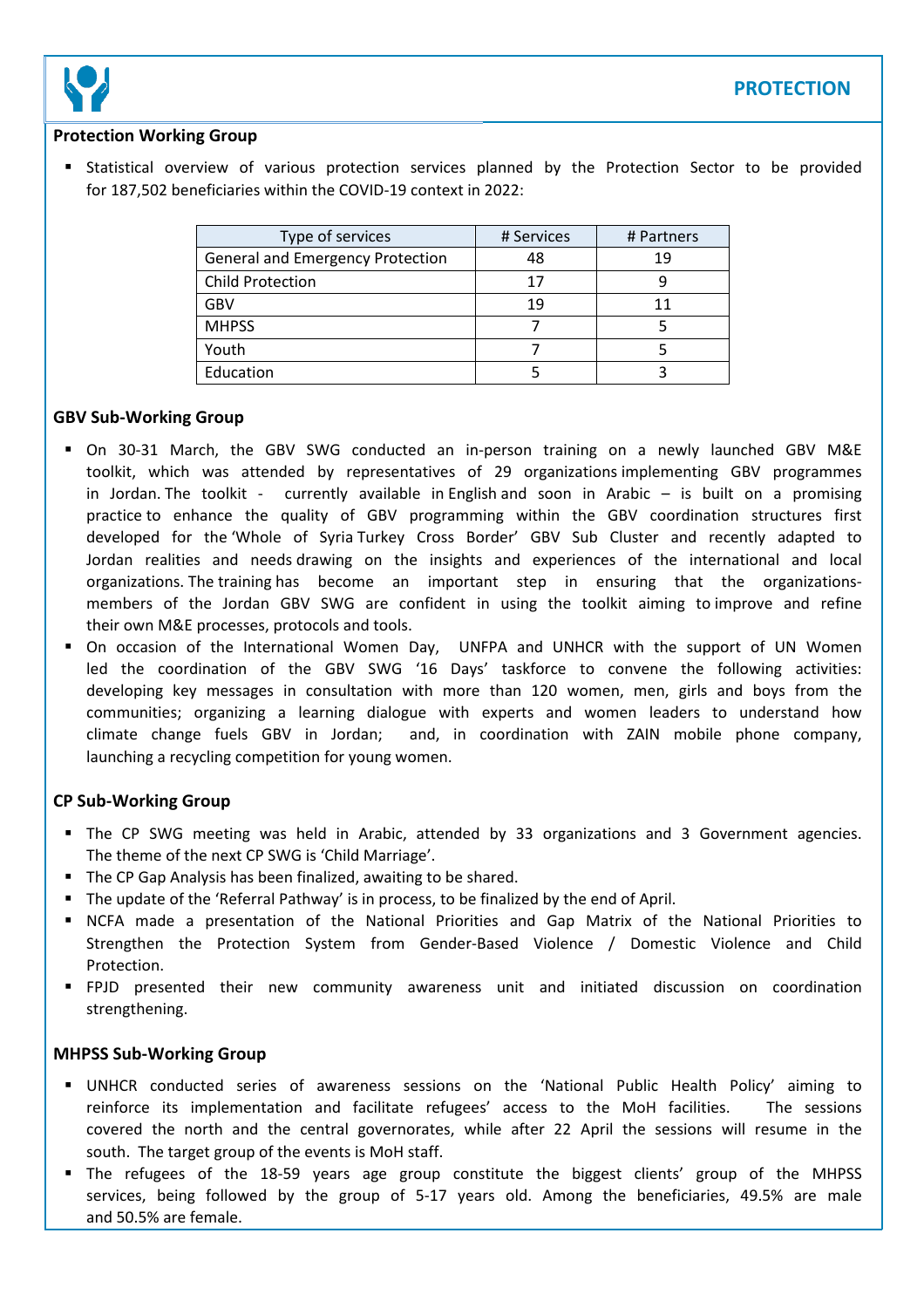- Majority of the seekers of the mental health services are Syrians (80%), followed by Jordanians (10%) and other nationalities (10%).
- **E** There has been a high correlation rate detected between the GBV and protection cases and serious mental health concerns. The cases of self-harm and threatening of suicide in the refugee and the host population have been reported.
- The remote PSS counselling is ongoing for the COVID-19 patients at the camp COVID-19 Centre.
- The following obstacles to access the MoH facilities are reported as the most common: the fees (even at a subsidy rate) are not affordable and physical, or transportation access is not feasible due to remote areas or transportation cost.
- Provision of comprehensive package of the specialized MHPSS services, including pharmacological and nonpharmacological, continued.

#### **Disability and Age Taskforce (DATF)**

- On 30 March, under the umbrella of the DATF, the UNHCR facilitated a two-hour online training for 24 humanitarian actors (16 women, 8 men) on 'Key Strategies to Foster Inclusion of Persons with Disabilities in Forced Displacement'. Participants acquired skills to design immediate and long-term strategies to mitigate protection risks and promote the inclusion of persons with disabilities in programming.
- At the DATF monthly meeting held on 9 March, the 'Humanity and Inclusion' gave a presentation on the health care service. The members and Sector representatives provided their feedback and updates on their ongoing projects.

#### **Cash for Protection Task Force (CfPTF)**

- The final version of the 'Health Policy Manual' for the refugees has been shared with the CfPTF members for their information and dissemination.
- " The CfPTF Co-chairs shared the National Mental Health and the Substance Use action plan (in English and Arabic), and the MHPSS 4Ws with the TF members.

#### **Protection Coordination at the Field**

- On 23 March, Azraq Camp hosted the joint Protection / CP / GBV meeting chaired by UNHCR and co-chaired by DRC and IRC. The meeting agenda focused on: presentation of the 'Community Needs Assessment' in villages 03 and 06 by DRC; updates on the International Women Day event by UN Women; overview of the protection activities during the month of Ramadan; updates from EJC by TDH and NHF; the agencies' updates.
- The EJC monthly Protection Coordination Meeting took place on 24 March 2022 with the participation of UNHCR, SRAD, ERC, UNICEF, TDH, NHF and War Child. The meeting focused on: 'Violence Against Children (VAC)' SOPs by UNICEF; activities during the month of Ramadan; updates on the International Women's Day event by UN Women; the existing challenges; the agencies' updates.

#### **Urban Coordination: Irbid**

- On 8 March, an in-person session on recycling to commemorate the International Women Day (IWD) was conducted by the CSCs and NHF having targeted 20 females. The NHF shared a video on a success story on a GBV survivor, who also employed a recycling opportunity to earn income.
- On 9 March, the Irbid CP / GBV meeting was held, attended by 23 staff representatives of 18 organizations. The central topic of the meeting was the International Women Day (IWD), where UNHCR introduced the IWD key messages and NHF presented a success story on a GBV survivor who employed a recycling opportunity to earn income. As well, the 'Siren Associate' presented the services on the electronical protection and communication information.
- The TDH updated the participants on the progress of the UNOCHA funded project which focuses on child labour and early marriage, providing case management and PSS support in coordination with the formal legal actors.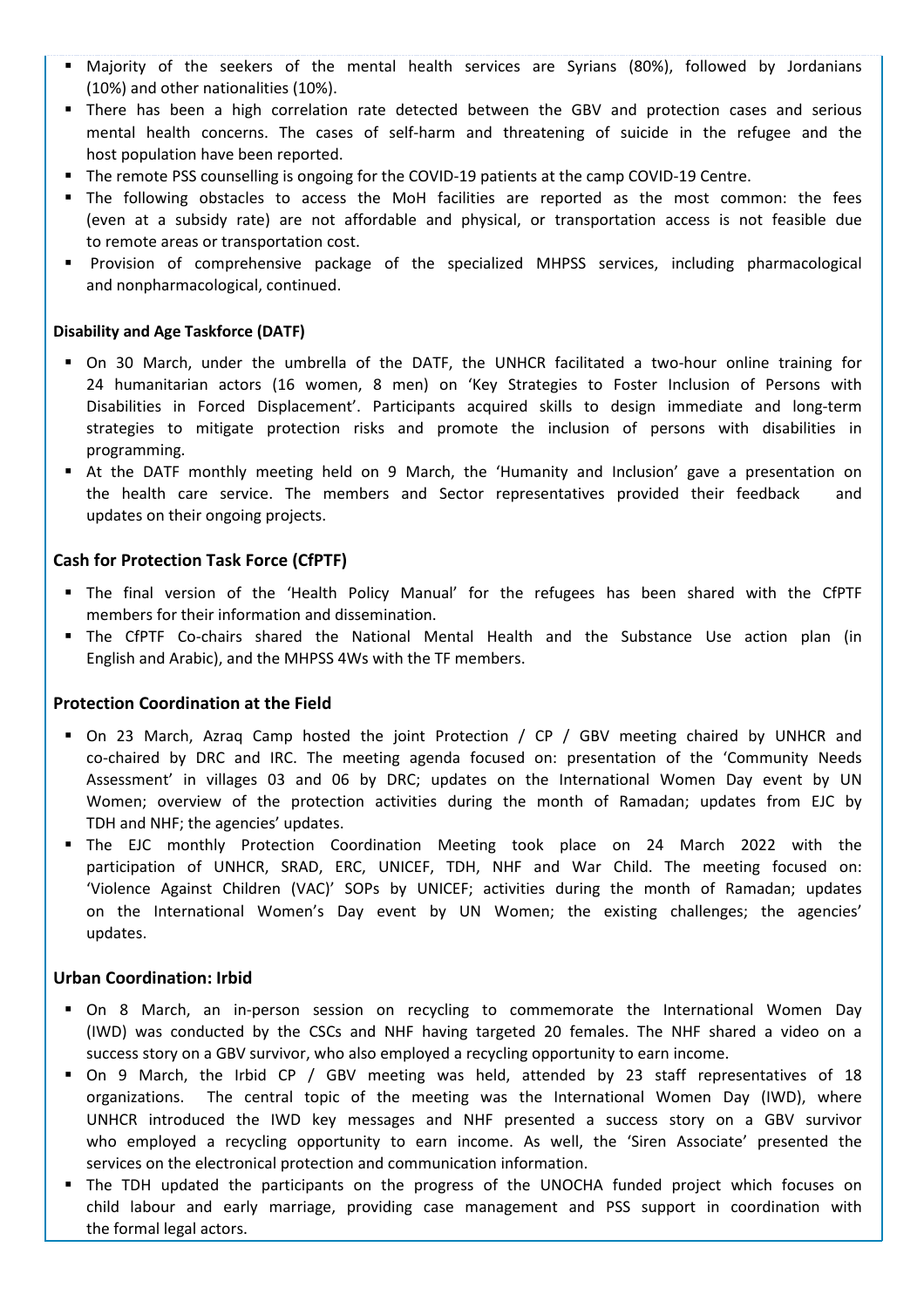▪ The 30 March Irbid Coordination Working Group (ICWG) meeting was attended by 14 organizations. The UNHCR focal point shared updates on registration, livelihoods, protection, and basic needs. As well, the partners gave their respective updates on the ongoing projects and the upcoming activities.

#### **Urban Coordination: South**

**■** The Urban South Coordination led by UNHCR, and DRC is in progress, providing the agencies operational in the south with a coordination and information sharing platform. Recently, the partners provided their updates on the ongoing protection and livelihoods activities, including HBB programmes run by Blumont in Karak and Maan, the ARCS cultural and agricultural projects in Maan and Aqaba, and the UN Women projects for IBVs in Aqaba. The JOHUD informed on the offered rehabilitation services, including assistive devices and speech therapy for children.



### **SHELTER**

#### **Za'atari Camp**

- The first round of the 'Addressing project' at Za'atari Camp is completed. Presently, the plots' address systems at the plot level are operationalized at the plots D8, D9, D10 & D6.
- Awareness campaign to reduce tension related to the shelter conditions in the camp kicked off during the month of March. The exercise aimed at gathering feedback from the community and elaborating of a potential community-based solution on the inclusion/exclusion criteria, a referral system and finding an appropriate way to optimize the result.
- During the month of March, phase one of the 'Transformer's Project' for the market street was completed with three transformers installed. The second phase of installing poles and LV cables has been scheduled to commence by mid-April. The operation and maintenance for all the network and solar plant are currently ongoing by three different contractors. As a result of the operation and maintenance action, 24 additional households have been connected to the electricity supply, while six were disconnected in March.
- Five fire incidents with seven shelters damaged were recorded at the camp during the month of March. The UNHCR team is currently investigating the incidences to understand the underlying reasons to mitigate the risks.
- **E** After the several delays of piloting the Jordan University energy project, the company responsible for the installation of the boiler and the radiators has brought in all the needed materials. The pilot is planned to be completed in mid-April. The project is located at the base camp, the radiators will be installed in the main meeting room.
- In March, UNHCR Installed a total of 27 Refugee Housing Units (RHU) to be used by various activities, where the spaces were lacking: six for Blumont and 21 with OXFAM.

#### **Azraq Camp**

- UNHCR has rapidly increased its shelters' repair and maintenance interventions through the 'Quick Fix Team' for the vacant and allocated shelters, having reached 241 shelters maintained during March. Additionally, a total of 26 shelters received concrete floors helping to eliminate rodents, pests and vectors, and as well improved insulation and thermal comfort with the interior spaces of the household dwellings.
- A joint monthly site inspection of camp facilities (base camp, protection, public area, warehouse, and reception area) was conducted and concluded by the UNHCR and NRC teams
- The base camp infrastructure upgrade finalized to accommodate new charging stations. New MDB and earthing reinforcement was installed, the field inspection was carried out, the materials and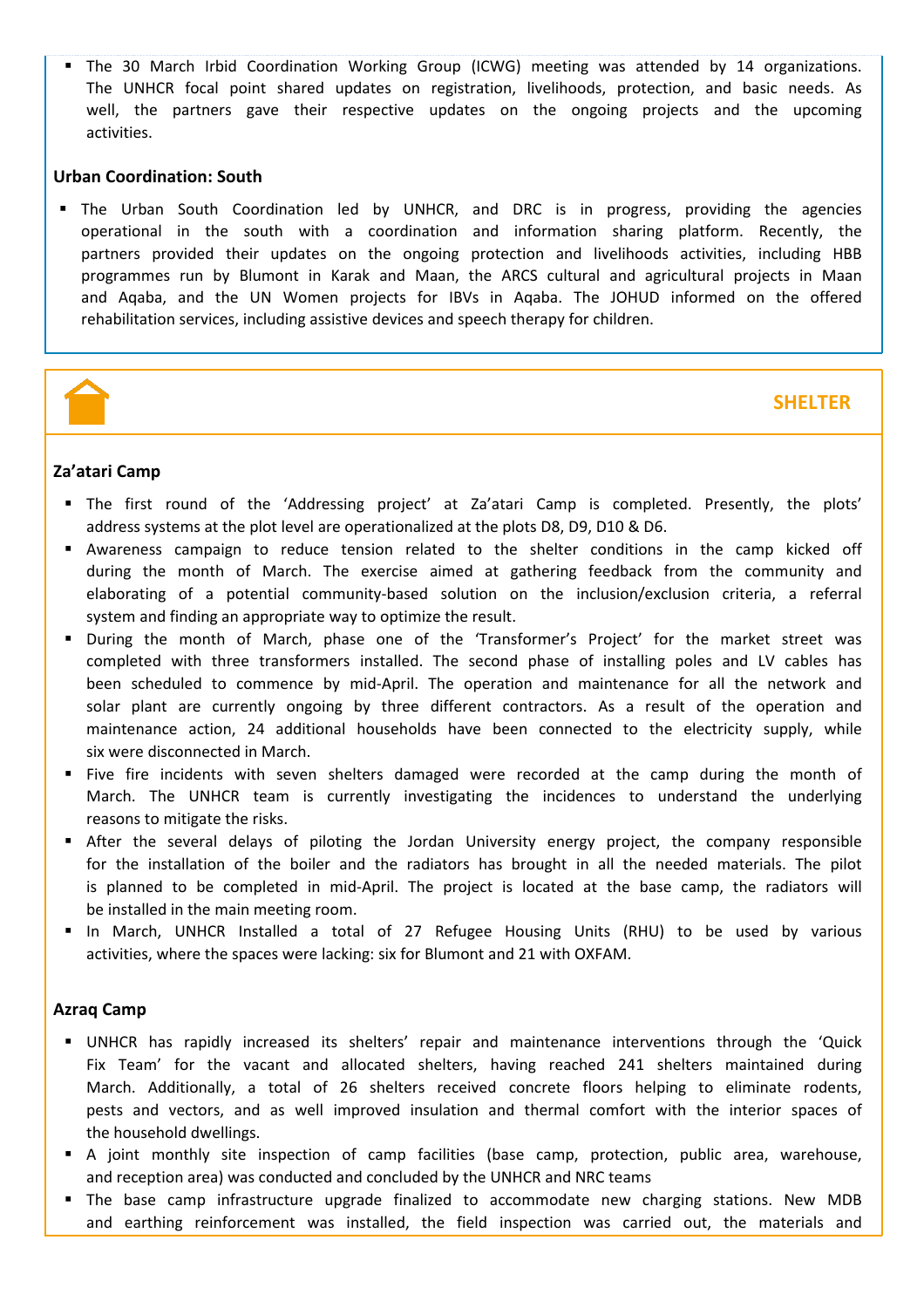cost estimates were done to check viability of connection. All estimates and technical challenges were shared.

- UNHCR together with the commercial contractor convened a 'Fuse Disconnect Switches' project conference to ensure smooth import of materials and project implementation in general. All materials were reviewed, and comments were made to finalize and place order for shipment.
- Vandalism of shelters and market shops in the villages of Azraq Camp has remained a challenge despite of the continued community engagement to refrain from such practice.
- Aiming to address the technical issue with the transformer at the Village 2 market, the testing was done for the LV and MV side to ensure the insulation is not on either side. Further testing is needed by the transformer manufacturer on the site in case the issue is not affiliated to the specific component.
- 78 corrective maintenance activities were performed within shelters. 55 corrective maintenance activities were performed within transformers and aerial network including cable suspenders, tension clamps and lighting units. 16 of such maintenance activities, including checks of all aerial network components, distribution boards and substation components, as well as supply points to users were conducted during the month of March.



**WASH**

▪ In March, UNICEF continued the provision of WASH services to all 118,628 refugees in Za'atari and Azraq Camps and in King Abdullah Park (KAP).

### **Za'atari Camp**

- **■** UNICEF continued the WASH supplies distribution in the Transit Area. 68 personal hygiene kits were distributed to 51 families reaching 68 individuals and 166 soap bars for 91 families reaching 166 individuals. Hygiene items distribution for the home-quarantine also continued where cleaning kits were distributed for 45 infected cases in the self-isolation. Moreover, during 20 - 30 March, UNICEF has arranged a blanket distribution of soap bars reaching all 79,000 residents of the camp.
- UNICEF maintained an aggregate supply of clean and safe water of around 3,300 m3 per day as demand for water started to increase. Unable to fulfil the water demand from the existing boreholes, UNICEF arranged for additional bulk supply from the nearby sources to meet the refugee needs on a household level and to ensure that safe water is available in institutions, schools, and the transit area. External water trucking provided during the reporting period amounted 17,413 m3.
- During 20 22 March, UNICEF in cooperation with OXFAM organized celebration of the 'World Water Day' having 'Groundwater' as the main theme. During the event, 340 boys and 349 girls participated in the interactive programme in the Makani centres, and 500 boys and 455 girls took part in the programme in the Oxfam community centres. All the participants received a refreshment and a hand sanitizer gel (in total 1,644 hand sanitizer gels were distributed). Apart of this, 100 women and 100 men participated in the awareness sessions about how to keep groundwater safe. Also, the materials dedicated to the 'World Water Day' were shared with the community through Oxfam WhatsApp groups having reached in total 5,790 participants of whom 2,953 (51%) were female and 2,837 male (49%).

#### **Azraq Camp**

- A total of two hand sanitizers and two hygiene kits were distributed to three beneficiaries only. Nonetheless, UNICEF's partners in the camp continued disseminating messages in relation to COVID-19 through 460 'Active Lead Mothers', 29 community and plot representatives and 42 Youth community representatives. In total, 325 active participants were reached during the month.
- **■** ACF in cooperation with UNICEF organized celebrations dedicated to the 'World Water Day' which reached 325 individuals, of whom 170 children (91 boys and 79 girls) and 155 adults (90 women and 64 men).